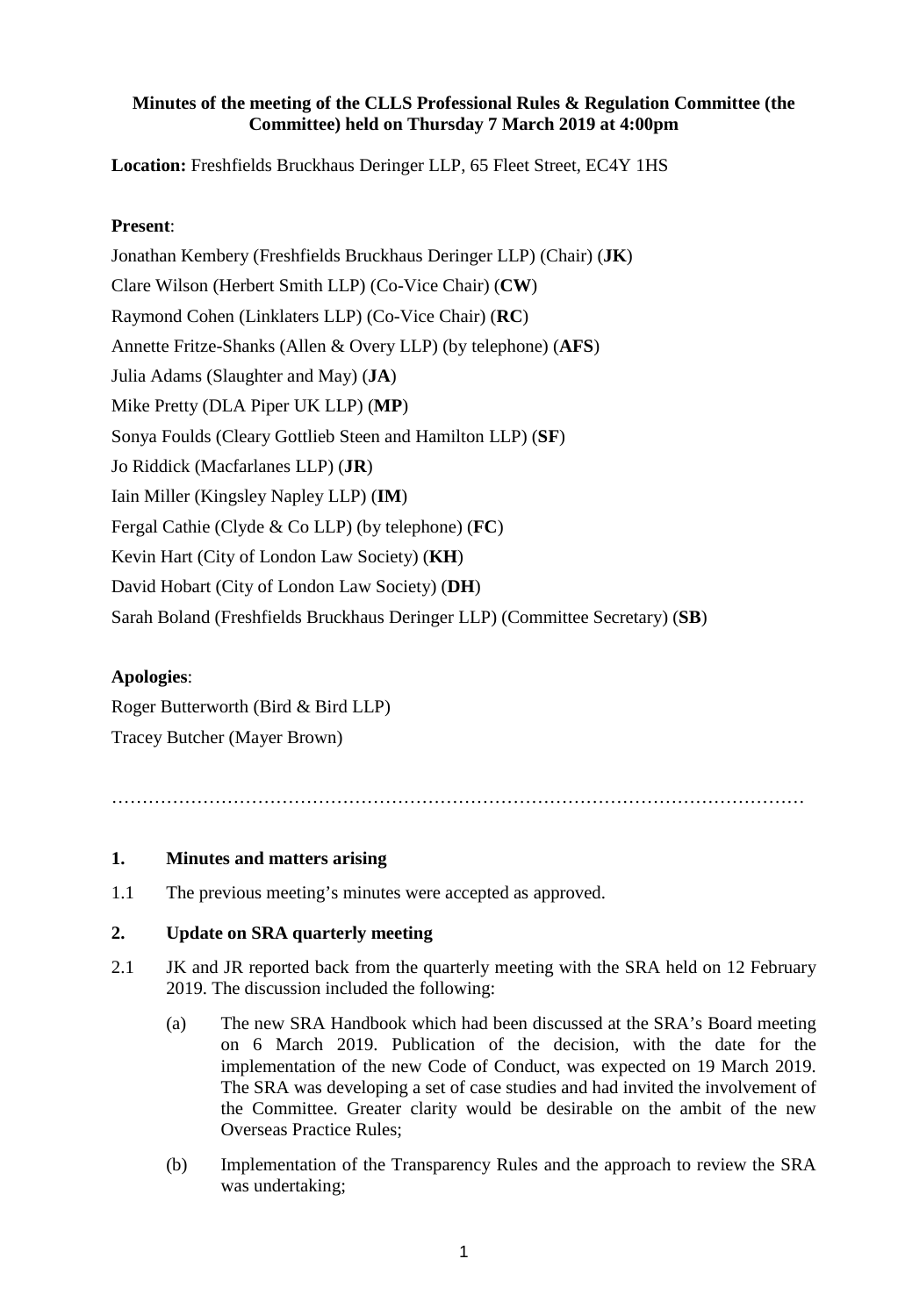- (c) The pilot for SQE 1 (400 candidates were expected to sit the exam in March 2019) and timing of the pilot for SQE 2 (expected to be at the end of the calendar year); and
- (d) The 'unhappiness' expressed by the SRA following visits to 23 firms (to date) regarding AML compliance. The SRA is expected to continue its audit of AML compliance, with high level reviews of AML risk assessments from a further 400 firms anticipated. The SRA highlighted (i) the need to consider repeat external screening of 'relevant' employees on an ongoing basis (it is unclear who the SRA would consider to be 'relevant' for this purpose), and (ii) the lack of awareness of certain individuals who held the role of MLCO. Recipients of the visits had subsequently commented on the apparent 'tick-box' approach of the SRA.
- 2.2 ACTION: JK to follow-up with the SRA with respect to the ambit of the new Overseas Practice Rules.

### **3. SRA Reporting Consultation update**

- 3.1 SF reported on the meeting she and FC had had with Juliet Oliver of the SRA on 9 January 2019 in relation to the reporting consultation.
- 3.2 As was evident from the guidance which had now been formally published, the SRA had demonstrated little flexibility in its approach. Whilst the reference to 'wider concerns' had been removed, the lack of clarity remained challenging – in particular: (i) there was no definition or guidance regarding what constitutes 'serious breach' and; (ii) the disparity between the enforcement strategy and proposed rules with respect to whether reporting a matter to the COLP absolves an individual of the need to make a separate report.
- 3.3 JK confirmed that a separate meeting was proposed including representatives of the Committee, the SRA and the Bar Standards Board to discuss certain other relevant issues regarding reporting.

### **4. Posted Workers Directive**

- 4.1 SF raised the ambit and application of the Directive to the secondment of individuals and, in particular, whether the Directive imposed registration requirement on firms seconding individuals.
- 4.2 ACTION: JK and AFS both agreed that they would consider the Directive with their respective mobility teams and revert back.

# **5. Brexit**

- 5.1 It was noted that the SRA had confirmed that the status of RELs and EELs would remain unchanged until the end of 2020.
- 5.2 The Committee discussed the position of Austria, Spain and Ireland.
- 5.3 It was noted that Austria was implementing grandfathering provisions for England and Wales firms for one year.
- 5.4 Whilst it had initially been considered that this was the same for Spain, advice differed. In particular, there was a question as to whether the grandfathering would apply to branches of UK LLPs or only to those firms operating in Spain as formal Professional Services Companies.